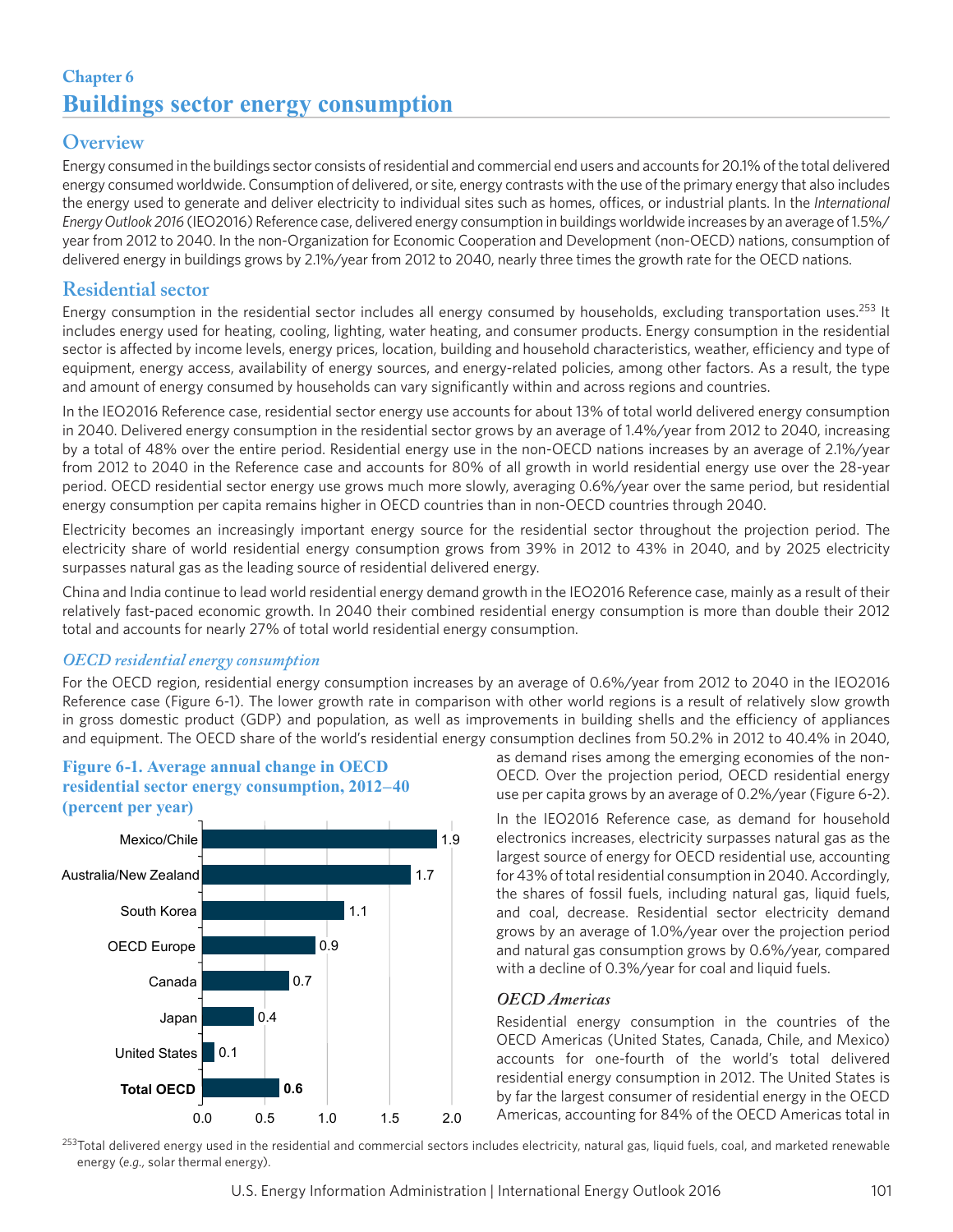2012 and 80% in 2040. Residential energy consumption in the United States remains steady between 2012 and 2040 as state and federal energy efficiency standards for consumer products, other efficiency programs, and sectoral changes offset drivers that would otherwise increase residential energy demand.

Although they consume far less energy than the United States, the economies of Chile and Mexico grow more rapidly than the other parts of the OECD Americas from 2012 to 2040. The combined residential energy consumption of Mexico and Chile grows by an average of 1.9% annually from 2012 to 2040, compared with 0.1% in the United States. Mexico and Chile together have the highest projected growth rates in GDP (as measured in purchasing power parity terms) in the OECD region, at 3.1%/year from 2012 to 2040, compared with 2.0%/year for the OECD overall. This strong economic growth leads to improvement in standards of living and increased residential demand for space heating and air conditioning and other energy-consuming household products. In 2012, petroleum and other liquid fuels accounted for the largest share of residential energy use in Mexico and Chile (Figure 6-3). In the Reference case, their share declines from 55% in 2012 to 32% in 2040. Electricity becomes the major residential energy source for Mexico and Chile combined, increasing from 37% of their total energy use in 2012 to 60% in 2040.

### *OECD Europe*

Many countries in OECD Europe have instituted measures to improve energy efficiency in the residential sector. Those efforts, along with relatively low economic growth and slow population growth, contribute to the slow increase in the region's residential energy use through 2040. Households in OECD Europe accounted for 21% of the world's total residential energy consumption in 2012, but their share falls to 18% in 2040 in the IEO2016 Reference case, with the region's total residential sector energy demand increasing by an average of only 0.9%/year. Electricity is OECD Europe's fastest-growing source of residential energy in the IEO2016 Reference case, with consumption growth averaging 1.4%/year from 2012 to 2040, while natural gas consumption grows at a rate of 1.0%/year.

# *OECD Asia*

The total residential demand for energy in OECD Asia increases by an average of 0.8%/year in the IEO Reference case. Japan accounts for the largest share of residential energy use in OECD Asia throughout the projection, although its share declines from 63% in 2012 to 56% in 2040. In Japan, residential sector energy consumption grows by 0.4% annually from 2012 to 2040 in the Reference case, with GDP growing by 0.6%/year and population declining by 0.4%/year. The residential sector accounts for more than one-third of total electricity consumption in Japan, mostly from the use of residential electronic appliances. Electricity remains Japan's main residential energy source throughout the projection, increasing by 0.5%/year from 2012 to 2040.

### *Non-OECD residential energy consumption*

Residential energy consumption in the non-OECD countries accounted for less than 50% of the world's total residential energy use in 2012. Their share grows to nearly 60% in 2040 in the IEO2016 Reference case, as a result of generally faster economic and population growth than in the OECD countries. Total residential sector demand for energy in the non-OECD countries increases by an average of 2.1%/year in the Reference case, led by an average annual increase of 3.2% in India from 2012 to 2040 (Figure 6-4). Electricity consumption leads the increase in non-OECD residential energy use. Electricity's share grows from 31% in 2012 to 47% in 2040, as many emerging economies transition from traditional fuels to marketed fuels, and the quality of life improves with access to modern sources of energy, especially electricity.





### **Figure 6-3. Residential sector energy consumption in selected OECD regions by energy source, 2012 and 2040 (percent of total)**

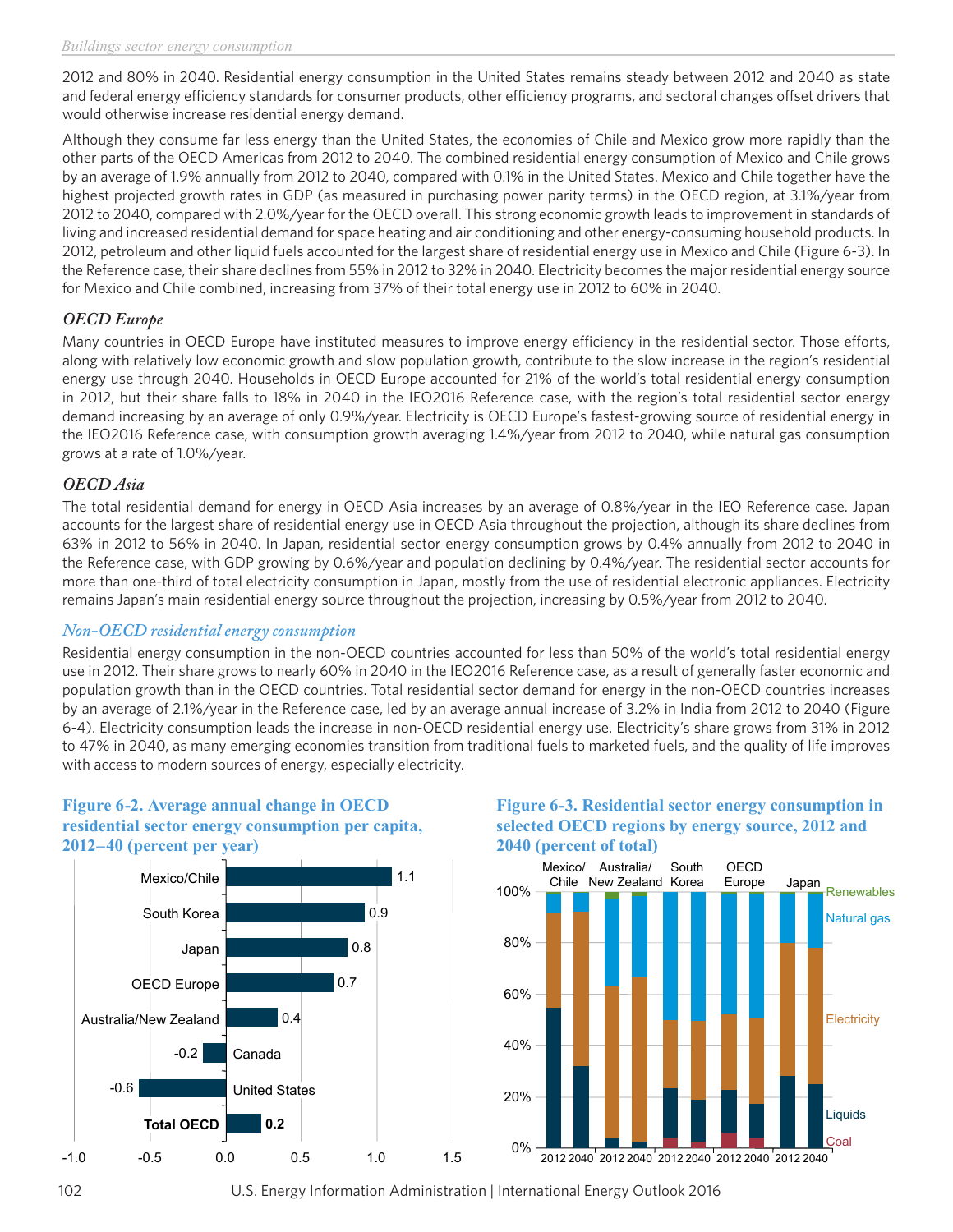### *Non-OECD Asia*

China and India account for 27% of the world's residential energy consumption in 2040, in the IEO2016 Reference case, up from 19% in 2012. The importance of China in world residential energy demand continues to increase, accounting for 20% of the world total in 2040. Residential energy use in China grows by an average of 2.4%/year from 2012 to 2040. In 2012, China's residential energy consumption was 80% of the level in the United States; in 2040 it is 50% higher than in the United States, and China becomes the world's largest residential energy consumer.

The rapid growth in China's residential sector energy consumption is mainly the result of strong economic growth and urbanization, as lifestyle and energy use patterns vary widely between urban and rural populations.<sup>254</sup> According to the United Nations, nearly three-fourths of the Chinese population will live in urban areas by 2040.<sup>255</sup> China's demand for energy services increases as per capita income and quality of life improve, accompanied by an increase in urban population and increased access to nontraditional fuels in rural areas. In the Reference case, China's residential energy use per capita grows by 2.3%/year from 2012 to 2040 (Figure 6-5).

### **Effects of urbanization on energy demand and greenhouse gas emissions in China**

The advent of China's economic reform in the late 1970s has led to "the largest migration in human history,"<sup>256</sup> with more than 160 million people moving from farming communities to cities to seek employment in growing industries. Rapid urbanization also is occurring in other developing countries, leading to concerns that accelerating economic growth in emerging market countries and their adoption of Western patterns of energy consumption will undermine efforts to limit greenhouse gas (GHG) emissions. Of particular interest is whether lessons can be learned from the Chinese experience of urbanization regarding energy consumption in the residential sector.

Research has shown that urban density and spatial dispersion are key determinants of residential energy consumption.<sup>257</sup> Switching from a rural to an urban dwelling typically is associated with a shift from the use of traditional biomass fuels (such as wood and waste) to the use of more modern fuels (such as natural gas for heating), with greater potential for energy efficiency measures. Multicountry studies of the effects of urbanization on energy use<sup>258</sup> have shown two opposing effects: improvements in energyusing equipment, such as air conditioning units, associated with an urban lifestyle increase efficiency, but higher numbers of households and increased penetration of air conditioning increase energy use.

*(continued on page 104)*



**Figure 6-4. Average annual change in non-OECD** 

### **Figure 6-5. Average annual change in non-OECD residential sector energy consumption per capita, 2012–40 (percent per year)**



254R. Vasudevan, K. Cherail, R. Bhatia, and N. Jayaram, *Energy Efficiency in India: History and Overview* (Alliance for an Energy Efficient Economy, New Delhi, India, December 2011), pp. 16-17, [http://aeee.in/wp-content/uploads/2014/09/AEEE-EE-Book-Online-Version-.pdf.](http://aeee.in/wp-content/uploads/2014/09/AEEE-EE-Book-Online-Version-.pdf)

255United Nations, Department of Economic and Social Affairs, Population Division, "World Urbanization Prospects: The 2014 Revision, CD-ROM Edition" (November 2014), [http://esa.un.org/unpd/wup/CD-ROM/.](http://esa.un.org/unpd/wup/CD-ROM/)

256"The largest migration in history," *The Economist,* Free Exchange Blogs (February 24, 2012), [www.economist.com/blogs/freeexchange/2012/02/](www.economist.com/blogs/freeexchange/2012/02/china) [china](www.economist.com/blogs/freeexchange/2012/02/china) (subscription site).

257E. Safirova, S. Houde, and W. Harrington, *Spatial Development and Energy Consumption* (Washington, DC: Resources for the Future, December 2007), <http://www.rff.org/files/sharepoint/WorkImages/Download/RFF-DP-07-51.pdf>.

<sup>258</sup>Wang Qing Song, "Research on air environmental impact of urbanization development strategy in Shandong Province" (Ph.D. Dissertation, Shandong University: 2010), [http://www.topresearch.org/showinfo-53-213750-0.html.](http://www.topresearch.org/showinfo-53-213750-0.html)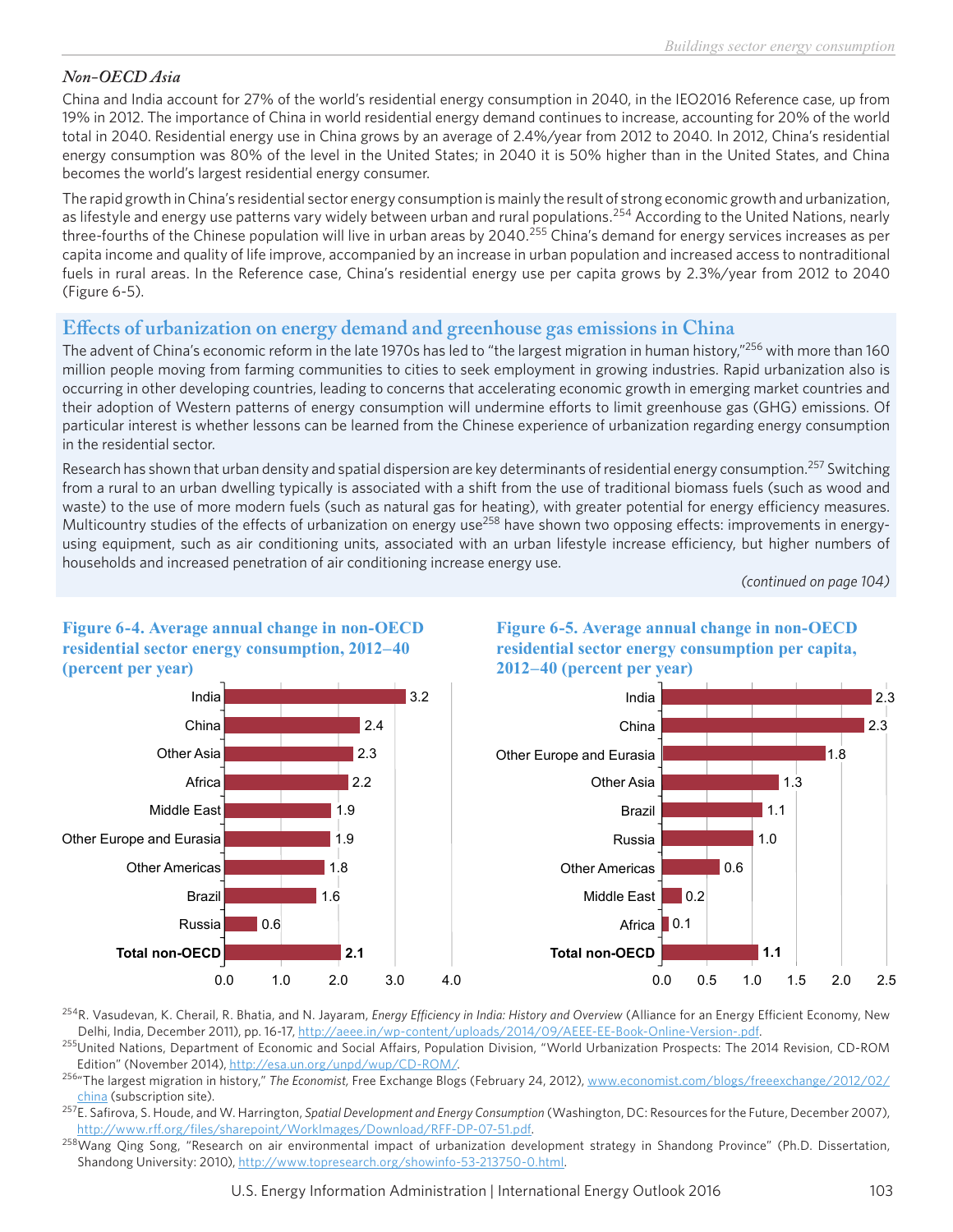China's regulated approach to urbanization (requiring permits for residence in some cities, high-density urban housing developments) appears to have resulted in less energy-intensive development than in other emerging market countries. From 1990 to 2012 the percentage of China's population residing in urban areas doubled—from 26% to 52%—and according to World Bank statistics, residential energy consumption nearly tripled (Figure 6-6), from 4 quadrillion Btu to 11 quadrillion Btu. Energy use per capita in China rose by 1.8%/year from 1990 to 2000 (from 30.5 million Btu to 36.5 million Btu per capita), as compared with 0.8%/year in OECD countries, and by 8.0%/year from 2001 to 2012, when energy use per capita averaged 85.1 million Btu (Figure 6-7). In comparison, energy use per capita in the OECD countries declined by 0.8%/year from 1990 to 2012. However, China's energy use per capita in 1990 was one-fifth of the OECD average, and despite China's more rapid rate of growth, it was still only one-half of the OECD average in 2012.

#### **Figure 6-6. Residential energy consumption and urban population growth in China, 1990–2012 (index, 1990 = 1.0)**



#### **Figure 6-7. China's residential sector energy consumption per capita and per thousand dollars of GDP, 1990–2012**



China's residential fuel mix shifts towards electricity and natural gas over the projection period (Figure 6-8). In the Reference case, although residential natural gas consumption in China grows faster than electricity use as natural gas prices decline, electricity nevertheless becomes the major source of energy for the residential sector, accounting for 42% of the residential

### **Figure 6-8. Residential sector energy consumption in selected non-OECD regions by energy source, 2012 and 2040 (percent of total)**



sector total in 2040. China's government has been engaged in promoting energy efficiency in residential buildings since the 1980s, and it continues to promote building energy efficiency in its latest Five-Year Economic Plan. Even with the strong emphasis on improving building energy efficiency *(see text box below),* the country's residential energy consumption grows strongly over the projection due to various factors, including rapid economic growth, improvement in standards of living, and additions of new buildings to house the expanding urbanized population.<sup>259</sup>

In India, residential energy consumption has been affected by the government's various energy efficiency programs for household appliances and buildings, particularly since 2002, with the establishment of the Bureau of Energy Efficiency.<sup>260</sup> However, as in China, residential sector energy consumption in India continues to increase throughout the Reference case projection, as a result of rising standards of living and increasing urbanization. In the IEO2016 Reference case, residential energy consumption in India grows by 3.2%/year, with GDP increasing by 5.6%/year from 2012 to 2040—the highest rate of economic growth among the 16 IEO regions.

<sup>259</sup>S. Bin and L. Jun, "Building Energy Efficiency Policies in China: Status Report," p. 74 (American Council for an Energy-Efficient Economy, Research Report E129, July 2012), [http://aceee.org/research-report/e129.](http://aceee.org/research-report/e129)

<sup>260</sup>S-J Ahn and D. Graczyk, Understanding Energy Challenges in India: Policies, Players, and Issues (International Energy Agency, Paris, France, 2012), [https://www.iea.org/publications/freepublications/publication/India\\_study\\_FINAL\\_WEB.pdf.](https://www.iea.org/publications/freepublications/publication/India_study_FINAL_WEB.pdf)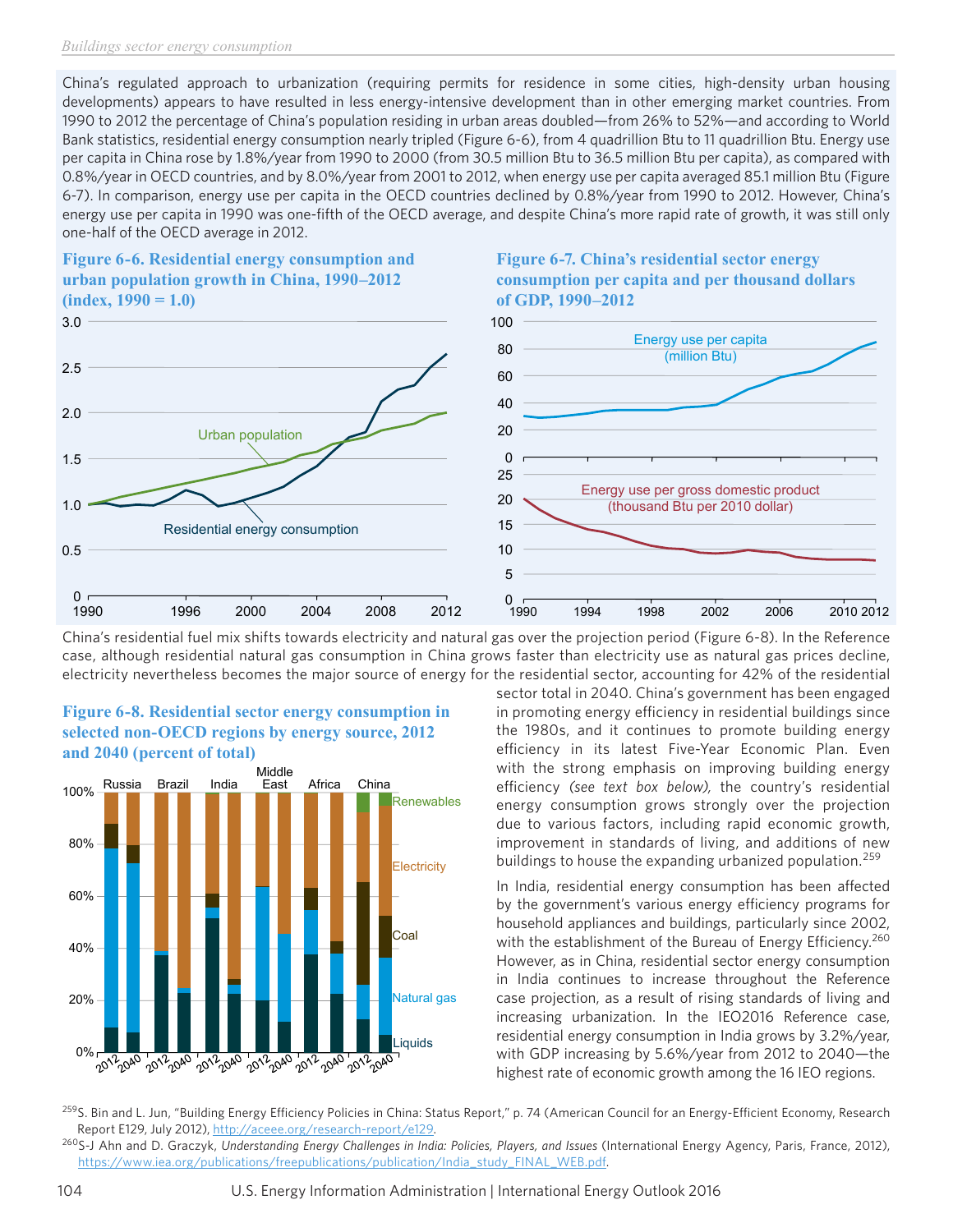### **China's policies to increase energy efficiency in buildings**

From 1998 to 2012, energy consumption in China's buildings increased by about 7.7%/year (Figure 6-9), much faster than China's average annual population increase, which was less than 1%/year. Growing incomes and modernization contributed to the significant increase in consumption of electricity and other forms of energy. In an effort to reduce energy consumption in residential and commercial buildings, China has implemented various energy efficiency policies and programs, including building energy codes, green building ratings, minimum energy performance standards, voluntary ratings programs, and energy-efficiency retrofits in existing buildings.

China issued its first building energy codes in 1986 for residential buildings in the northern part of the country where demand for space heating is highest. The 1986 codes required a 30% reduction in energy use for space heating compared with reference buildings from 1980, and the stringency of subsequent codes has increased over time.<sup>261</sup> There are currently three energy codes for residential buildings in four climate zones (severe cold climate or cold climate, hot summer/cold winter, and hot summer/warm winter), as well as one code for commercial buildings.<sup>262</sup> Urban residential and commercial codes are mandatory, whereas rural residential energy codes are voluntary.<sup>263</sup> In 2006, China launched a green building labeling system, the Three-Star Rating Building System,<sup>264</sup> which assigns ratings from one star to three stars according to criteria that include use of land, energy, and water, as well as material efficiency, indoor environmental quality, and operational management.<sup>265</sup> In addition to building design, the Three-Star Rating Building System measures performance and awards a rating after one year of a building's operation.<sup>266</sup>

### **Figure 6-9. Buildings energy consumption in China, 1998–2012 (quadrillion Btu)**



China's first minimum energy performance standards for products such as refrigerators, room air conditioners, clothes washers, and televisions were adopted in 1989. Since then, additional minimum energy performance standards have been implemented for other major appliances, lighting, and cooling and heating equipment.<sup>267</sup> In 1998, China launched a voluntary energy efficiency labeling program, similar to the U.S. Energy Star program.<sup>268</sup> In 2005, the government introduced a mandatory energy information label, similar to the European Union's categorical energy label, with appliances categorized according to their levels of energy efficiency performance.<sup>269</sup>

The Chinese government has paid particular attention to retrofits and renovations of existing buildings,<sup>270</sup> with the goal of bringing existing buildings up to the level of code required for new construction. In 2011, the government strengthened its obligation by requiring a 10% reduction in energy consumption per square meter for commercial buildings and a 15% reduction for large commercial buildings with more than 20,000 square meters of floor area by the end of 2015. Under *(continued on page 106)*

261S. Yu, M. Evans, and Q. Shi, *Analysis of the Chinese Market for Building Energy Efficiency*, PNNL-22761 (Pacific Northwest National Laboratory, Richland, WA, March 2014), [http://www.pnnl.gov/main/publications/external/technical\\_reports/PNNL-22761.pdf](http://www.pnnl.gov/main/publications/external/technical_reports/PNNL-22761.pdf).

<sup>262</sup>Berkeley Lab, China climate zone map, in "Cool Roofs in China Can Save Energy and Reduce Emissions" (Berkeley, CA, August 2014), [http://](http://newscenter.lbl.gov/2014/08/27/cool-roofs-in-china-can-save-energy-and-reduce-emissions/) [newscenter.lbl.gov/2014/08/27/cool-roofs-in-china-can-save-energy-and-reduce-emissions/.](http://newscenter.lbl.gov/2014/08/27/cool-roofs-in-china-can-save-energy-and-reduce-emissions/)

263M. Evans, B. Shui, M.A. Halverson, and A. Delgado, *Enforcing Building Energy Codes in China: Progress and Comparative Lessons*, PNNL-19247 (Pacific Northwest National Laboratory, Richland, WA, August 2010), [http://www.pnl.gov/main/publications/external/technical\\_reports/PNNL-19247.pdf.](http://www.pnl.gov/main/publications/external/technical_reports/PNNL-19247.pdf)

265N. Khanna, J. Romankiewicz, W. Feng, N. Zhou, and Q. Ye, *Comparative Policy Study for Green Buildings in U.S. and China*, LBNL-6609E (Lawrence Berkeley National Laboratory, Berkeley, CA, April 2014), [https://china.lbl.gov/sites/all/files/green\\_buildings\\_policy\\_comparison.pdf](https://china.lbl.gov/sites/all/files/green_buildings_policy_comparison.pdf).

268N. Zhou, *Status of China's Energy Efficiency Standards and Labels for Appliances and International Collaboration*, LBNL-251E (Lawrence Berkeley National Laboratory, Berkeley, CA, March 2008), [https://china.lbl.gov/sites/all/files/china\\_sl\\_info.pdf](https://china.lbl.gov/sites/all/files/china_sl_info.pdf).

<sup>&</sup>lt;sup>264</sup>Institute for Building Efficiency, "Green Building Rating Systems: China" (Fact Sheet, September 2013), [http://www.institutebe.com/InstituteBE/](http://www.institutebe.com/InstituteBE/media/Library/Resources/Green%20Buildings/Fact-Sheet_Green-Building-Ratings_China.pdf) [media/Library/Resources/Green%20Buildings/Fact-Sheet\\_Green-Building-Ratings\\_China.pdf](http://www.institutebe.com/InstituteBE/media/Library/Resources/Green%20Buildings/Fact-Sheet_Green-Building-Ratings_China.pdf).

<sup>&</sup>lt;sup>266</sup>Institute for Building Efficiency, "Efficient Buildings in China: Tough Policies Target Major Gains" (September 2010), [http://www.institutebe.com/](http://www.institutebe.com/energy-policy/Efficient-Buildings-in-China.aspx) [energy-policy/Efficient-Buildings-in-China.aspx](http://www.institutebe.com/energy-policy/Efficient-Buildings-in-China.aspx).

<sup>267</sup>N. Zhou, N.Z. Khanna, D. Fridley, and J. Romankiewicz, *Development and implementation of energy efficiency standards and labeling programs in China: Progress and challenges*, LBNL-6141E (Lawrence Berkeley National Laboratory, Berkeley, CA, January 2013), [https://china.lbl.gov/sites/all/files/](https://china.lbl.gov/sites/all/files/china_sl_info.pdf) [china\\_sl\\_info.pdf](https://china.lbl.gov/sites/all/files/china_sl_info.pdf).

<sup>&</sup>lt;sup>269</sup>CLASP Publication Library, "Survey Evaluates China's \$4.26 billion Subsidy Program for Energy Efficient Appliances" (November 2013), [http://clasp.](http://clasp.ngo/Resources/Resources/PublicationLibrary/2013/Survey_Evaluates_Chinas_4-26_billion_Subsidy_Program_for_Energy_Efficient_Appliances) [ngo/Resources/Resources/PublicationLibrary/2013/Survey\\_Evaluates\\_Chinas\\_4-26\\_billion\\_Subsidy\\_Program\\_for\\_Energy\\_Efficient\\_Appliances](http://clasp.ngo/Resources/Resources/PublicationLibrary/2013/Survey_Evaluates_Chinas_4-26_billion_Subsidy_Program_for_Energy_Efficient_Appliances).

<sup>&</sup>lt;sup>270</sup>Institute for Building Efficiency, "Efficient Buildings in China: Tough Policies Target Major Gains" (September 2010), [http://www.institutebe.com/](http://www.institutebe.com/energy-policy/Efficient-Buildings-in-China.aspx) [energy-policy/Efficient-Buildings-in-China.aspx](http://www.institutebe.com/energy-policy/Efficient-Buildings-in-China.aspx).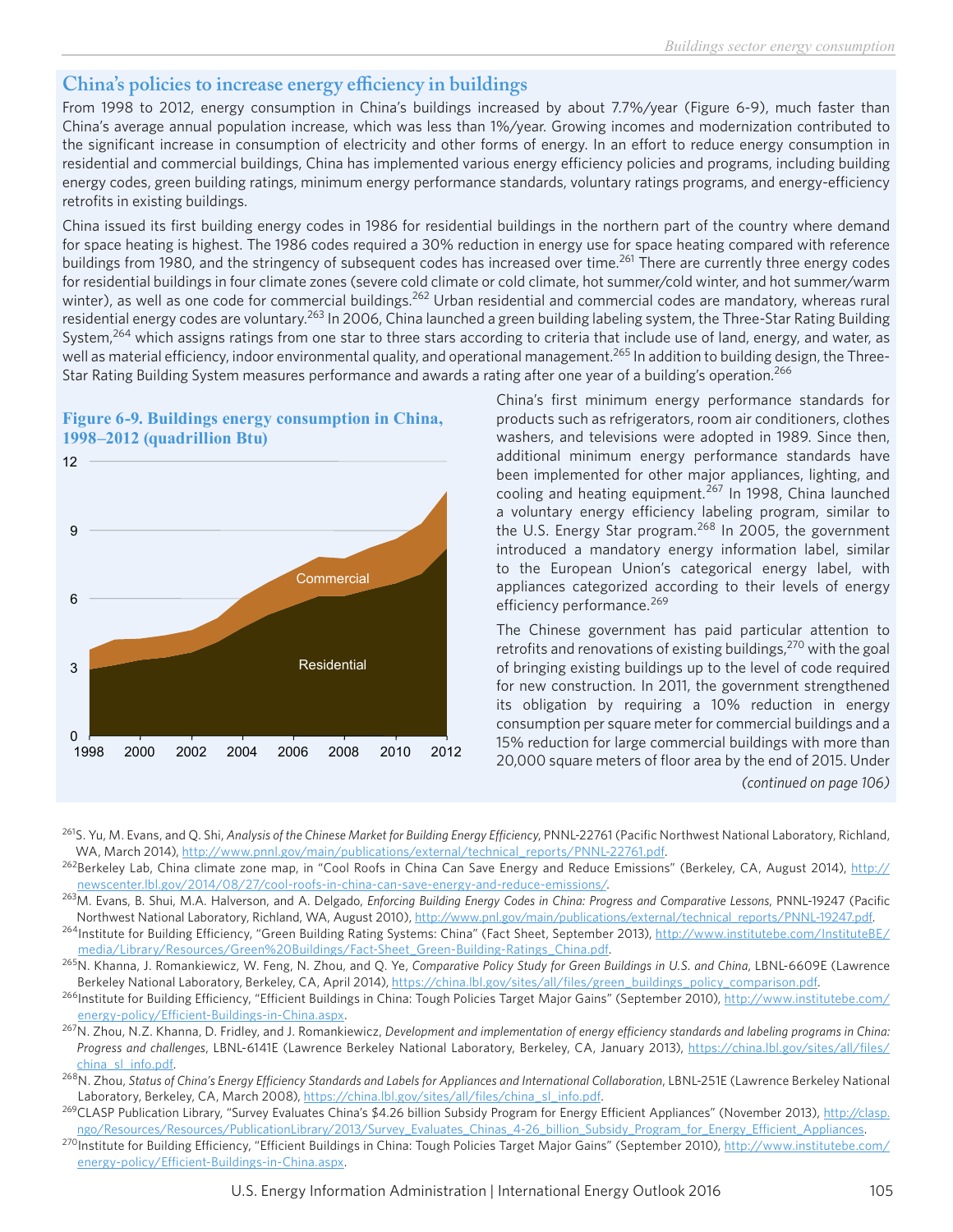the Green Building Action Plan of 2013, more than 400 million square feet in residential homes were to be retrofitted by the end of 2015, and all eligible commercial buildings in the northern heating zone were to be retrofitted by the end of  $2020$ <sup>271</sup>

Energy demand from China's buildings is expected to continue to grow as a result of urbanization, further increases in disposable income per capita, and demand for more comforts and services. Upgrades of building energy efficiency performance standards, new technology development, education and awareness programs, enforcement of energy efficiency policies, and improved compliance could each play a role in reducing future rates of growth in China's energy consumption.

In the IEO2016 Reference case, India's residential sector fuel mix transitions from mainly liquid fuels to mainly electricity. Electricity is used mostly for appliances; in 2010 ceiling fans and lighting accounted for nearly 62% of India's total residential electricity consumption, and refrigeration accounted for 13%.<sup>272</sup> As incomes increase and more people have access to electricity, the ownership of appliances powered by electricity also increases.<sup>273</sup> Consequently, electricity demand grows faster than total residential energy demand over the projection period: 5.5%/year compared with 3.2%/year.

### *Non-OECD Europe and Eurasia*

Russia is the largest economy in non-OECD Europe and Eurasia. In the IEO2016 Reference case, Russia's residential sector energy consumption grows by an average of 0.6%/year and accounts for about 50% of the region's total residential energy consumption in 2040. Although its population is expected to decline by an average of 0.4%/year from 2012 to 2040, increases in urbanization and GDP growth of about 2.0%/year contribute to an increase in Russia's residential energy use over that period.<sup>274</sup>

On a per capita basis, Russia currently leads the non-OECD countries in residential energy consumption, and its residential sector total continues to grow in the IEO2016 Reference case by 0.6%/year. Inefficient building designs and heating systems, along with the cold climate in much of Russia, are among the factors leading to high per capita energy consumption.<sup>275</sup> To improve the energy efficiency of residential buildings, the Russian government passed an Energy Efficiency Law in November 2009 that included mandated metering in new buildings, as well as other measures aimed at measuring building efficiency.<sup>276</sup> Although the IEO2016 Reference case assumes some improvements in Russia's energy efficiency, economic growth of 2.0%/year over the projection period results in rising living standards and more demand for energy-consuming appliances and equipment, offsetting some of the savings and resulting in increased residential energy use through 2040.

# *Other non-OECD*

The countries of the Middle East accounted for about 6.6% of total world residential energy consumption in 2012. The region's population accounted for 3.0% of the 2012 world total, but it is projected to grow by an average of 1.7%/year—far greater than the world average population increase of 0.9%/year. Although there are wide variations in income among the countries of the Middle East, the region's overall economy is projected to grow by 3.7%/year from 2012 to 2040 in the IEO2016 Reference case. Residential energy consumption in the region increases by an average of 1.9%/year in the Reference case. In the residential sector, electricity becomes the main source of energy, as its share of the fuel mix increases from 36% to 53% while the natural gas share declines from 44% to 34%. The increase in electricity results largely from higher demand for electric appliances, particularly air conditioners for space cooling.

Residential energy consumption in Africa increases by 2.2%/year from 2012 to 2040 in the Reference case. Much of the continent is still not connected to a power grid, relying heavily on traditional nonmarketed biomass as an energy source. In 2012, Africa accounted for about 15% of world population but only 3.5% of world marketed residential energy consumption. In the Reference case in 2040, Africa's share of world population rises to 21%, and its share of residential energy consumption rises to 4.3%. Energy consumption per capita is low in the region and is projected to remain nearly flat through 2040. Africa has the second-highest projected rate of GDP growth in the world in the IEO2016 Reference case, averaging 4.8%/year from 2012 to 2040.

In Brazil, the largest economy in the non-OECD Americas region, residential energy consumption increases by 1.6%/year from 2012 to 2040 in the Reference case. Brazil's household fuel mix continues to move away from liquid fuels toward electricity, and electricity remains the leading source of energy, followed by liquid fuels, throughout the projection period. Electricity's share of residential sector energy consumption grows from 61% in 2012 to 75% in 2040, while the liquid fuels share declines by more than one-third, from 37% to 24% over that period.

<sup>271</sup>S. Yu, M. Evans, and Q. Shi, *Analysis of the Chinese Market for Building Energy Efficiency*, PNNL-22761 (Pacific Northwest National Laboratory, Richland, WA, March 2014), [http://www.pnnl.gov/main/publications/external/technical\\_reports/PNNL-22761.pdf](http://www.pnnl.gov/main/publications/external/technical_reports/PNNL-22761.pdf).

<sup>272</sup>R. Rawal and Y. Shukla, *Residential Buildings in India: Energy Use Projections and Savings Potentials* (Global Buildings Performance Network, Paris, France, September 2014), p. 16, [http://www.gbpn.org/sites/default/files/08.%20INDIA%20Baseline\\_TR\\_low.pdf.](http://www.gbpn.org/sites/default/files/08.%20INDIA%20Baseline_TR_low.pdf)

<sup>273</sup>S. de la Rue du Can, et al., *Residential and Transportation Energy Use in India: Past Trend and Future Outlook* (Berkeley, CA: Ernest Orlando Lawrence Berkeley National Laboratory, January 2009), [http://eetd.lbl.gov/sites/all/files/lbnl-1753e.pdf.](http://eetd.lbl.gov/sites/all/files/lbnl-1753e.pdf)

<sup>274</sup>Asia Pacific Energy Research Centre, *APEC Energy Demand and Supply Outlook 2006: Economy Review* (Japan: Institute of Energy Economics, 2006), pp. 79-84, [http://aperc.ieej.or.jp/file/2010/9/24/EDSO2006\\_Whole\\_Report.pdf](http://aperc.ieej.or.jp/file/2010/9/24/EDSO2006_Whole_Report.pdf).

<sup>275</sup>T. Lychuk, M. Evans, M. Halverson, and V. Roshchanka, *Analysis of the Russian Market for Building Energy Efficiency*, PNNL-22110 (Richland, WA: Pacific Northwest National Laboratory, December 2012) p. 2, [http://www.pnnl.gov/main/publications/external/technical\\_reports/PNNL-22110.pdf](http://www.pnnl.gov/main/publications/external/technical_reports/PNNL-22110.pdf).

<sup>276</sup>K.V. Bruk, "Energy Efficiency Laws in Russia – Starting the Journey," *The Moscow Times* (April 10, 2012), [http://www.themoscowtimes.com/article/](http://www.themoscowtimes.com/article/energy-efficiency-laws-in-russia--starting-the-journey/456427.html) [energy-efficiency-laws-in-russia--starting-the-journey/456427.html](http://www.themoscowtimes.com/article/energy-efficiency-laws-in-russia--starting-the-journey/456427.html).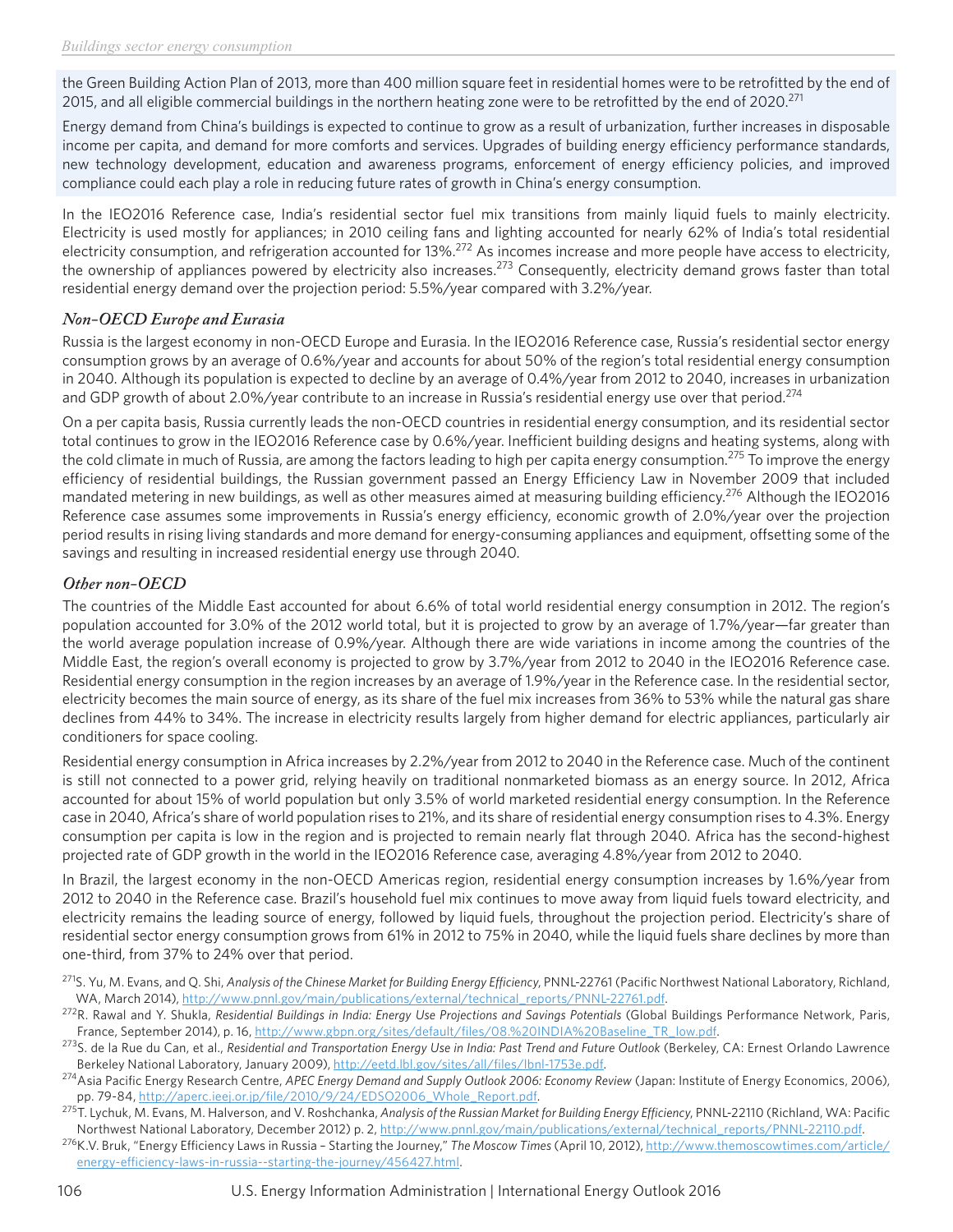### **Commercial sector**

Commercial energy consumption occurs in profit-seeking and nonprofit enterprises engaged in commercial-scale activity (often called the service sector); energy is consumed by heating and cooling systems, lights, refrigerators, computers, and other equipment in the buildings where businesses, institutions, and other organizations are located. Examples of commercial sector buildings include retail stores, office buildings, government buildings, restaurants, hotels, schools, hospitals, and leisure and recreational facilities. Some nonbuilding energy use is included in the commercial sector, where it contributes to public services such as traffic lights and water and sewer systems. In the IEO2016 Reference case, total world delivered commercial sector energy consumption grows by an average of 1.6%/year from 2012 to 2040 and is the fastest-growing energy demand sector (Table 6-1).

In the IEO2016 Reference case, the rate of increase in non-OECD commercial sector energy use is twice the rate for the more mature energy-consuming economies of the OECD. Generally, the need for commercial enterprises (health, education, leisure, and government, among others) increases as populations, economies, and incomes grow, and non-OECD growth outpaces OECD growth in those categories. The combined non-OECD region accounted for more than 82% of the world's population in 2012, and its projected population growth rate is more than twice that of the OECD through 2040. In 2012, non-OECD countries accounted for about 53% of the world's GDP (measured in 2010 U.S. dollars on a purchasing power parity basis), and their combined rate of economic growth is more than twice that of the OECD throughout the projection.

In addition to economic and population growth trends, commercial delivered energy consumption is also affected by other economic measures, including employment rates, productivity, working conditions (such as those related to the health, safety, and comfort of workers), and the amount of economic activity occurring in commercial enterprises (as opposed to other end-use demand

### **Figure 6-10. World commercial sector delivered energy consumption by energy source, 2012–40 (quadrillion Btu)**



sectors, such as the industrial sector). Commercial energy consumption is determined by other factors as well, including climate, availability of resources and technology, and the efficiency of buildings and equipment. Although the energy efficiencies of building shells and commercial equipment typically are determined by management decisions during the construction of buildings and operation of commercial enterprises, those decisions also can be influenced by national energy policies and laws. Throughout the world, electricity is increasingly the preferred energy source in the commercial sector (Figure 6-10). Electricity accounted for about 53% of world commercial energy use in 2012, and its share grows to 62% in 2040 in the IEO2016 Reference case. Electricity and natural gas remain the most prominent fuels in the commercial sector, together accounting for about 81% of total world delivered energy in 2012 and 86% in 2040.

#### *OECD commercial energy consumption*

Overall, the OECD economies use more energy in their commercial sectors than do the non-OECD economies. In 2012 OECD commercial energy use was 116% greater than



| Region             | Average annual percent change |         |         |         |
|--------------------|-------------------------------|---------|---------|---------|
|                    | 2012-20                       | 2020-30 | 2030-40 | 2012-40 |
| OECD               | 1.6                           | 0.9     | 0.8     | 1.1     |
| Americas           | 1.1                           | 0.8     | 1.0     | 0.9     |
| Europe             | 1.9                           | 1.2     | 0.8     | 1.3     |
| Asia               | 2.4                           | 0.9     | 0.6     | 1.2     |
| Non-OECD           | 3.0                           | 2.5     | 1.9     | 2.4     |
| Europe and Eurasia | 2.1                           | 1.5     | 0.9     | 1.4     |
| Asia               | 3.7                           | 2.9     | 2.1     | 2.9     |
| Middle East        | 2.4                           | 2.5     | 2.0     | 2.3     |
| Africa             | 3.3                           | 3.1     | 3.1     | 3.2     |
| Americas           | 2.1                           | 1.9     | 1.7     | 1.9     |
| <b>Total World</b> | 2.1                           | 1.5     | 1.2     | 1.6     |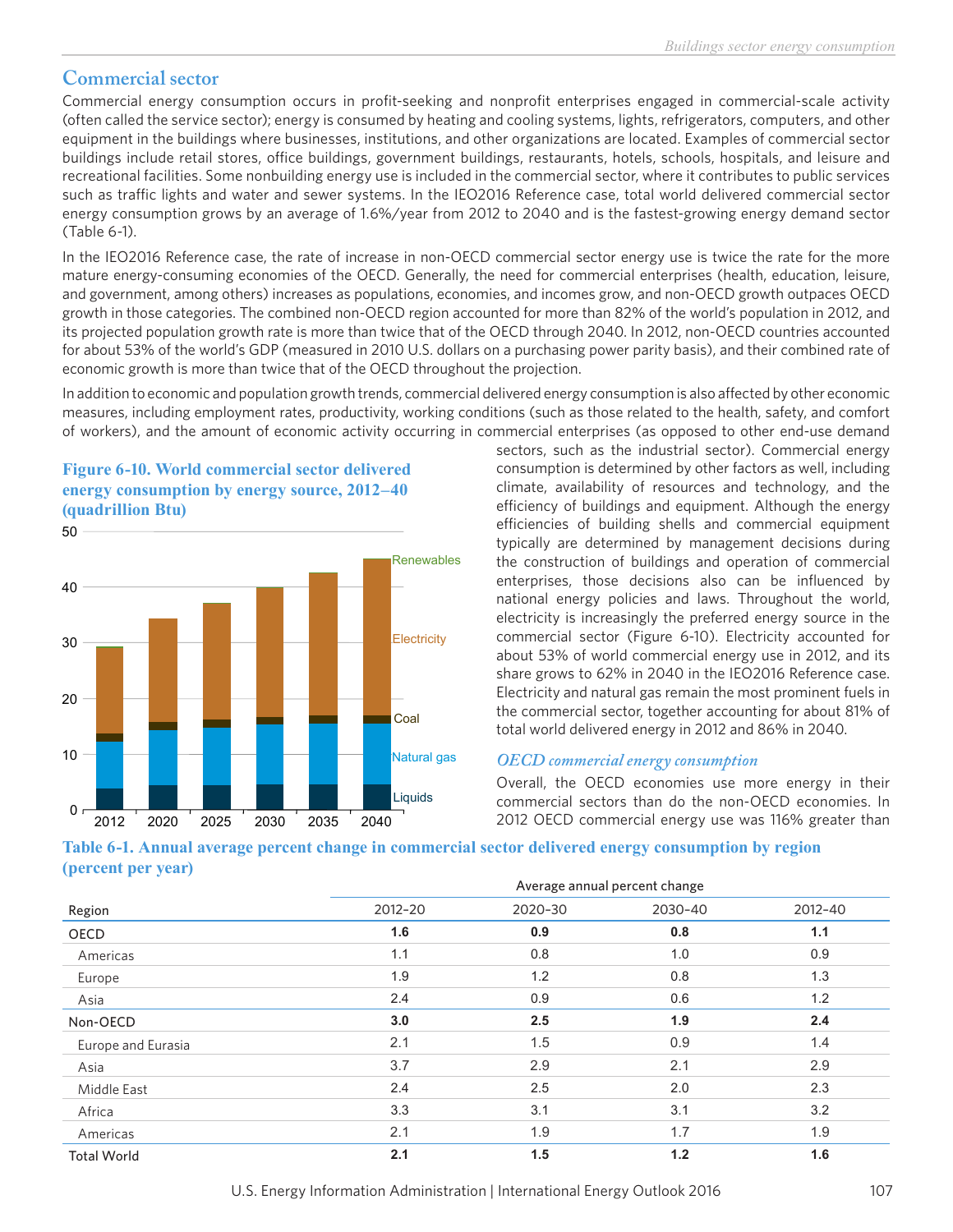non-OECD use, and in 2040 it remains 50% greater in the IEO2016 Reference case, despite considerably larger and more rapidly growing populations in the non-OECD countries. The total population of the non-OECD region was 4.7 times the OECD total in 2012, and it is 5.5 times the OECD total in 2040. With higher energy use and fewer people, the average person in the OECD region uses much more commercial energy than the average person in the non-OECD region. This difference reflects the fact that OECD economies are further along in switching from industrial activities to commercial sector service activities, as well as having higher incomes, productivity, and comfort for workers in OECD commercial enterprises than those in the non-OECD region. In 2012, OECD commercial energy use per person was 10.1 times higher than the non-OECD level, and it remains 8.3 times higher in 2040 in the IEO2016 Reference case.

The composition of the fuel mix in the OECD commercial sector follows world averages relatively closely, with electricity and natural gas being predominant (Figure 6-11). In 2012, electricity accounted for more than half of the region's total commercial energy use, and it is the fastest growing commercial energy source through 2040. Natural gas meets a significant amount of the remaining share, accounting for about 33% of OECD commercial energy use in 2012 and 30% in 2040. Together, electricity and natural gas provide between 85% and 89% of OECD commercial energy use over the projection, with most of the remainder being provided by liquid fuels.

**Figure 6-11. OECD commercial sector delivered energy consumption by energy source, 2012–40 (quadrillion Btu)**



### **Figure 6-12. Average annual change in OECD GDP per capita, 2012–40 (percent per year)**



### *OECD Americas*

The United States has the world's largest commercial sector energy use, correlated with its average per-capita income (measured as average GDP per person), which is among the world's highest. A large portion of U.S. economic activity is in the commercial sector. The Mexico/Chile region has the smallest amount of commercial energy consumption among the OECD regions but the fastest growth in commercial energy use from 2012 to 2040. Mexico/Chile also has the fastest-growing GDP per capita among the OECD regions in the IEO2016 Reference case (Figure 6-12).

Among the OECD countries, the United States has the second-slowest growth rate in commercial energy use from 2012 to 2040, after Japan (Figure 6-13). The relatively slow increase in U.S. commercial energy use is partially a result of federal efficiency standards, which foster technological improvements in end-use equipment and act to limit growth in delivered energy consumption relative to growth in commercial floorspace.277 Efficiency improvements in the United States are expected for lighting, refrigeration, space

### **Figure 6-13. Average annual change in OECD commercial sector energy consumption, 2012–40 (percent per year)**



277U.S. Energy Information Administration, *Annual Energy Outlook 2013*, DOE/EIA-0383(2013) (Washington, DC: April 2013), pp. 63-64, [http://www.](http://www.eia.gov/forecasts/archive/aeo13/pdf/0383(2013).pdf) [eia.gov/forecasts/archive/aeo13/pdf/0383\(2013\).pdf.](http://www.eia.gov/forecasts/archive/aeo13/pdf/0383(2013).pdf)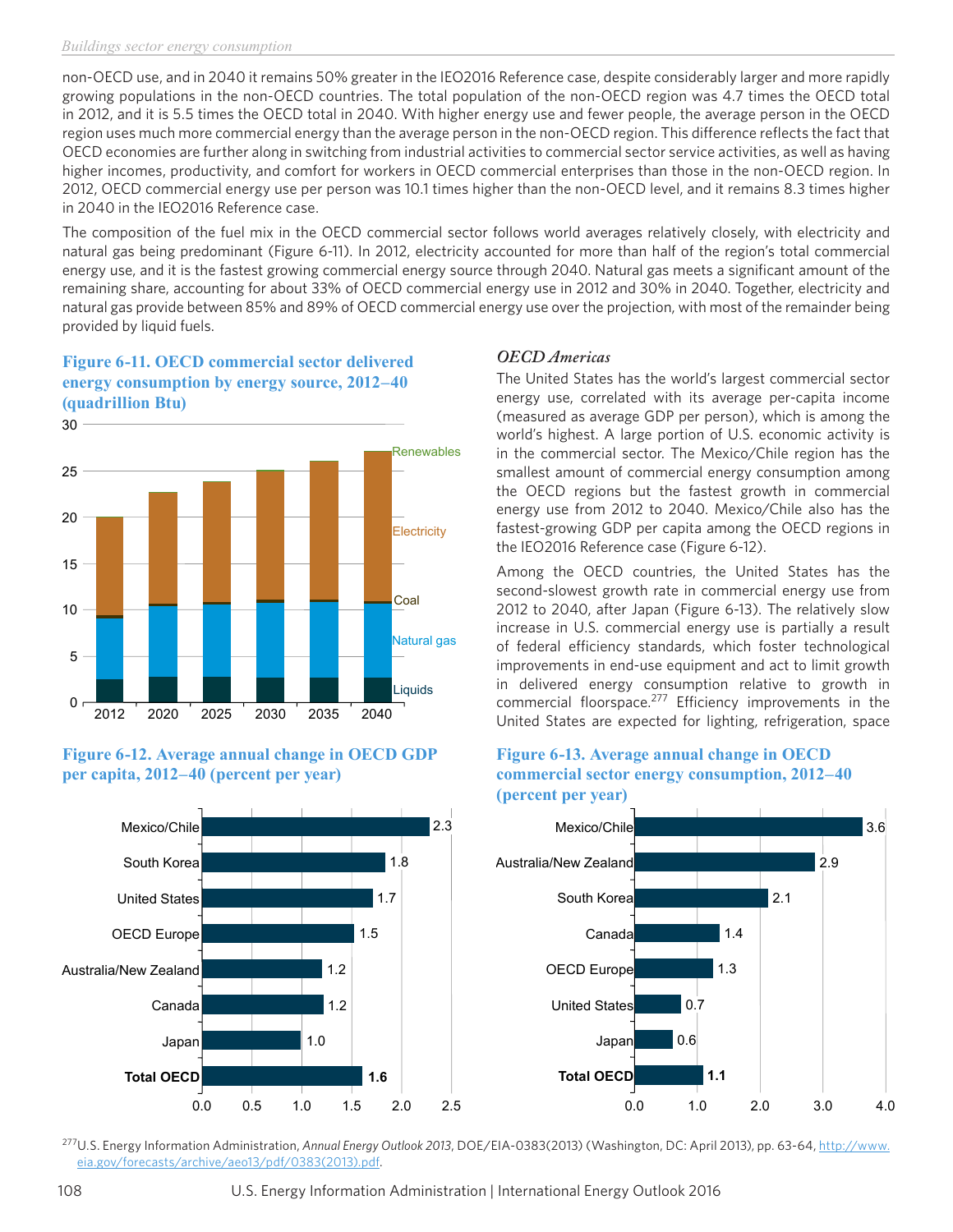cooling, and space heating as a result of the Energy Independence and Security Act of 2007 (EISA2007) and the Energy Policy Act of 2005.

### *OECD Europe*

Commercial sector energy use in OECD Europe increases by 1.3%/year in the IEO2016 Reference case. OECD Europe has an established history of efficiency initiatives and, among OECD regions, used the lowest amount of energy per unit of economic output (GDP) in 2012. The October 2012 enactment of the European Union's Energy Efficiency Directive improves energy efficiency in the buildings sector.<sup>278</sup> In addition, a number of individual countries in OECD Europe have introduced initiatives to improve energy efficiency in the commercial sector. For example, the Netherlands strengthened its building standards in 2009, requiring newly constructed or renovated nonresidential buildings to be 40% more energy-efficient than previous standards.<sup>279</sup>

### *OECD Asia*

OECD Asia is a dynamic region that features economies at different stages of commercial sector development. Japan has a large commercial sector and high energy use per capita, whereas South Korea and Australia/New Zealand have smaller commercial sectors that are growing rapidly. In 2012, Japan had the highest ratio of commercial energy use to industrial energy use in the world, slightly higher than that of the United States (Figure 6-14). Although this ratio remains fairly flat in the United States, the ratio in Japan continues to grow through 2040, both because of increased energy efficiency in U.S. commercial enterprises and because of more growth in industrial sector output than in Japan. In 2012, Mexico/Chile had the lowest ratio of commercial-to-industrialsector energy use of any OECD region, followed by Australia/New Zealand and South Korea.

Economies in the OECD Asia region have much higher shares of service and commercial-scale activity than those in non-OECD Asia: commercial energy use grows from 13% to 16% of total delivered energy use in OECD Asia from 2012 to 2040, while in non-OECD Asia it grows from 3% to 4%. In addition, the OECD Asia countries have much higher energy use per capita and higher incomes. In 2012, average GDP per capita was 4.6 times higher in OECD Asia than in non-OECD Asia. Average GDP per capita remains higher in OECD Asia through 2040, but it grows more slowly and in 2040 is only 2.2 times higher than non-OECD Asia GDP per capita.

The commercial sectors of OECD Asia are modern in terms of fuel use. Through the entire projection, Australia/New Zealand and South Korea use higher proportions of electricity than the average OECD commercial sector. In Japan, 44% to 48% of commercial sector energy demand is met by electricity (slightly less than the OECD average) in the projection, and the remainder is met about equally by natural gas and liquid fuels. Although liquid fuels use grows slightly in South Korea through 2040, most new commercial demand in OECD Asia is met by electricity and natural gas.

#### *Non-OECD commercial energy consumption*

Non-OECD commercial energy consumption remains lower than in the OECD throughout the projection, but it increases at twice the rate of OECD commercial sector energy use. Non-OECD GDP and GDP per capita also increase by more than twice the rate in the OECD. Even in 2040, average GDP per capita in the OECD countries is about 2.7 times that in the non-OECD countries.



**Figure 6-14. Ratio of OECD commercial sector** 

Non-OECD Asia and Africa have the fastest projected growth in commercial energy consumption among the non-OECD regions in the IEO2016 Reference case (Figure 6-15).

The country with the highest commercial energy use in the non-OECD region throughout the projection is China, although India's commercial energy consumption grows fastest. Incomes, measured as average GDP per capita, also rise the fastest in the non-OECD Asia region, with India leading the growth (Figure 6-16). Rising incomes allow for increasing demand for commercial services and for greater productivity and comfort in commercial buildings and work spaces. Although the OECD countries maintain higher levels of commercial services in proportion to total economic activity, the non-OECD countries are gradually closing the gap. Russia has the slowest growth in commercial energy use in the non-OECD region from 2012 to 2040, mostly because it has the slowest economic growth in the region, and a declining population. (Russia and Japan are the only regions with declining populations out to 2040.)

<sup>278</sup>European Commission, "Energy Efficiency: Energy Efficiency Directive," [http://ec.europa.eu/energy/efficiency/eed/eed\\_en.htm](http://ec.europa.eu/energy/efficiency/eed/eed_en.htm). <sup>279</sup>N. Betlem, H. van Eck, R. Beuken, M. Heinemans, and L. van Diggelen, "Implementation of the EPBD in The Netherlands: Status in November 2010" (European Union, 2011), [http://www.epbd-ca.org/Medias/Pdf/country\\_reports\\_14-04-2011/The\\_Netherlands.pdf](http://www.epbd-ca.org/Medias/Pdf/country_reports_14-04-2011/The_Netherlands.pdf).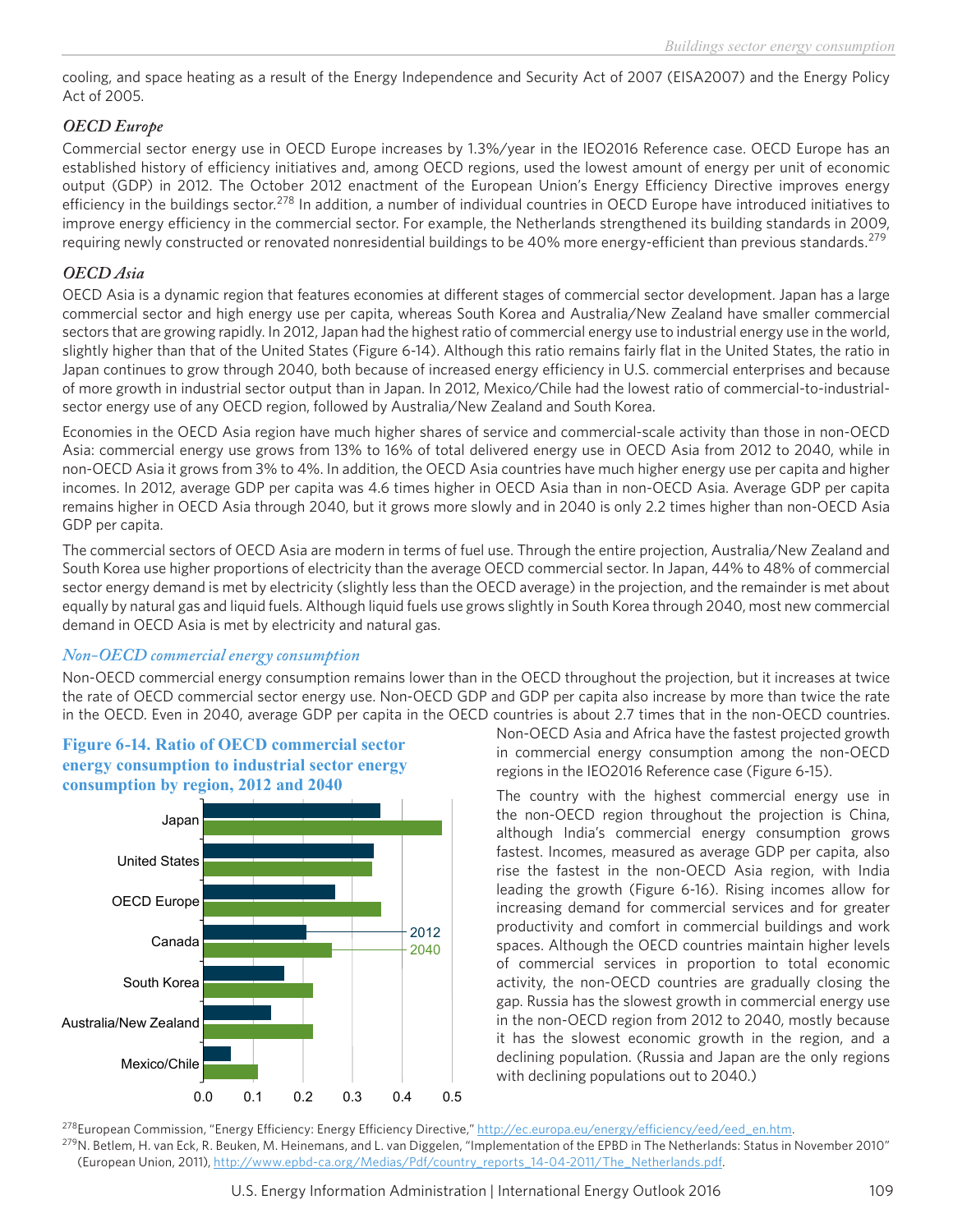On average, electricity accounted for 53% of non-OECD commercial sector fuel use in 2012, and its share is expected to continue growing to 67% in 2040 (Figure 6-17). Natural gas, coal, and liquid fuels accounted for relatively equal shares of non-OECD commercial sector fuel use in 2012. From 2012 to 2040, the coal and liquid fuels shares decline more rapidly. Electricity and natural gas combined accounted for 73% of non-OECD commercial energy use in 2012; in 2040, they account for 83%, with coal's share declining from 12% in 2012 to 7% in 2040. Still, electricity and natural gas combined in the non-OECD account for a lower share of commercial sector energy consumption than in the OECD in 2040.

# *Non-OECD Asia*

Growth in productivity and incomes continues to drive economic development in non-OECD Asia, making it the region with the most new commercial energy demand. From 2012 to 2040, China adds the most new commercial energy use of any individual country in the world (2.4 quadrillion Btu), and India experiences the fastest growth in commercial energy use (3.7%/year). India also has the highest economic growth in the world through 2040 and surpasses China as the most populous country in 2028. As a region, Africa's commercial sector energy consumption grows faster than non-OECD Asia's, but non-OECD Asia has a much larger commercial sector and adds more new energy use over the projection.

In the Reference case, output per capita for commercial sector enterprises grows fastest in the Middle East, followed by China and India. However, fuel use in the Middle East, including commercial energy use, is less efficient than in China and India. In addition, per capita output in the industrial sector grows faster in China and India than in the rest of the world. Accordingly, China and India

### **Figure 6-15. Average annual change in non-OECD commercial sector energy consumption, 2012–40 (percent per year)**







have the fastest growth in GDP per capita in the world (see Figure 6-16) and strong growth in commercial sector energy use. As in the OECD countries, electricity accounts for the most commercial energy use in non-OECD Asia and is the region's fastest-growing commercial sector energy source. Unlike in the OECD, most of the rest of commercial energy use in non-OECD Asia consists of liquid fuels and coal, particularly in China. The natural gas share of non-OECD Asia's commercial energy use remains relatively low, at about 10% from 2012 to 2040.

# *Other non-OECD*

Non-OECD Europe and Eurasia and the Middle East are among the few non-OECD regions that have relatively high shares of natural gas use in their commercial sectors, with at least a 20% share of commercial energy fuel mix at some point in the projection. In non-OECD Europe and Eurasia, natural gas accounted for 45% of the commercial energy mix in 2012 and **2.4 remains the sector's predominant fuel through 2038.** 

### **Figure 6-17. Non-OECD commercial sector delivered energy consumption by energy source, 2012–40 (quadrillion Btu)**



110 U.S. Energy Information Administration | International Energy Outlook 2016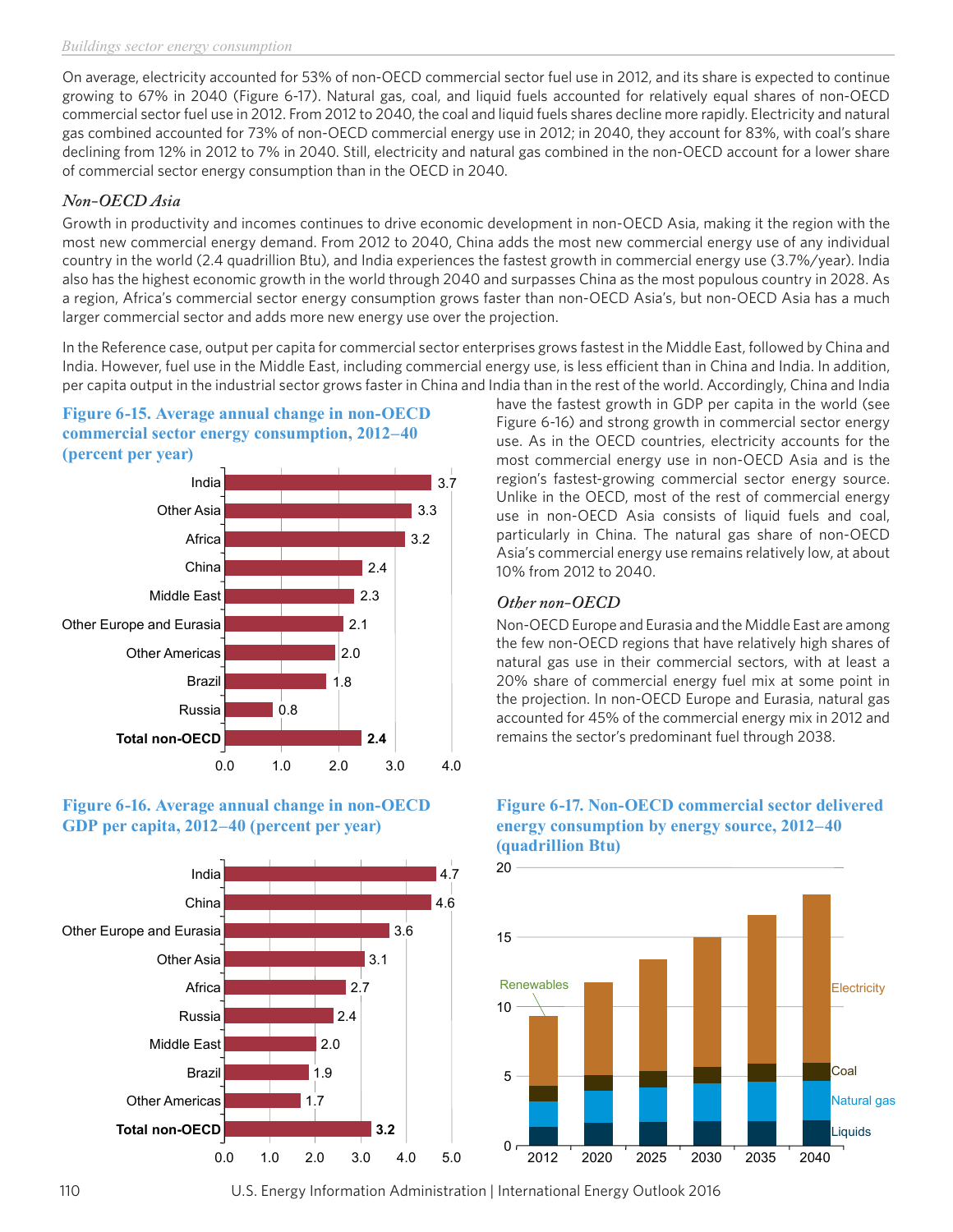In Brazil, commercial sector energy use is dominated by electricity, which accounted for 92% of the country's commercial energy use in 2012 and will account for 93% in 2040 in the Reference case. However, as a result of concern about overreliance on electricity in the aftermath of a severe drought that resulted in electricity shortages and a national energy emergency, the Brazilian government in 2001 enacted a Law of Energy Efficiency<sup>280</sup> and in 2009 released energy efficiency rules for commercial buildings in an effort to improve energy efficiency. The goal of the 2009 initiative is to manage growth in energy consumption through improvements in commercial building shells, heating and cooling systems, and lighting.

# **Electricity demand for space cooling in India**

In India and other developing countries around the world, rising incomes and a natural preference for comfortable indoor air temperatures are resulting in rapid growth of energy use for space cooling. The two most prevalent cooling technologies for buildings are fans and air conditioners, with air conditioners using much more energy. Currently, the penetration of air-conditioning technologies in India is relatively low compared with the United States and other developed countries. The most recent data from EIA's Residential Energy Consumption Survey (RECS) show that 87% of U.S. households have air-conditioning equipment,<sup>281</sup> compared with 2% of India's households.<sup>282</sup> The estimated U.S. total of about 114 million household air-conditioning units accounts for 186 billion kilowatthours (kWh) of electricity demand annually. India's total of about 28 million household air-conditioning units includes 3.3 million units sold in fiscal year 2013-14.<sup>283</sup> These numbers suggest the potential for significant growth in India's demand for air conditioning and energy consumption for space cooling.

According to a recent estimate, global energy demand for air conditioning would be about 50 times higher if all countries around the world adopted space cooling habits comparable to those in the United States.<sup>284</sup> According to this estimate, India has the most growth potential, with a potential market for air conditioning that is 14 times the size of the U.S. market, given India's warmer, wetter climate (Figure 6-18) and larger population. India's middle class is expected to grow to 53.3 million households

### **Figure 6-18. Estimated cooling degree days per year and populations in selected Indian and U.S. cities, 2011**



by the end of 2015 and to 113.8 million households by the end of 2025.<sup>285</sup>

People in the developing world, and particularly in India, are using their growing incomes to purchase air conditioners and other energy-using equipment to improve their living standards. In recent years, sales of air conditioners in India increased by 20% annually,  $286$  and a recent major market study estimates that the market for air conditioners in India will grow by 10%/year from 2015 to 2020.<sup>287</sup> Room air conditioners—portable units that can stand in a room or be installed in a window—currently dominate India's market for air conditioning, and their dominance is expected to continue in the future.

Issues of air-conditioning demand come under more scrutiny when power providers and other institutional stakeholders discuss energy planning for peak demand hours and the added pressures of summer heat waves. During the summer of 2012, India's power generation experienced a shortfall in meeting peak demand by about 17 gigawatts, leading to

*(continued on page 112)*

280C. Naves, D. Amorim, et al., "Energy efficiency code in Brazil: Experiences in the first public building labeled in Brasilia," in *Proceedings of the Fourth National Conference of IBPSA-USA* (New York, NY: August 11-13, 2010), pp. 352-357.

<sup>281</sup>U.S. Energy Information Administration, "Air conditioning in nearly 100 million U.S. homes," *2009 Residential Energy Consumption Survey,* [http://](http://www.eia.gov/consumption/residential/reports/2009/air-conditioning.cfm) [www.eia.gov/consumption/residential/reports/2009/air-conditioning.cfm](http://www.eia.gov/consumption/residential/reports/2009/air-conditioning.cfm).

<sup>282</sup>M. Sivak, "Will AC Put a Chill on the Global Energy Supply?" *American Scientist,* Vol. 101, No. 5 (September-October 2013), p. 330, [http://www.](http://www.americanscientist.org/issues/pub/2013/5/will-ac-put-a-chill-on-the-global-energy-supply/1) [americanscientist.org/issues/pub/2013/5/will-ac-put-a-chill-on-the-global-energy-supply/1](http://www.americanscientist.org/issues/pub/2013/5/will-ac-put-a-chill-on-the-global-energy-supply/1).

<sup>&</sup>lt;sup>283</sup>Research and Markets, "Opportunities in the Indian Air Conditioner Market" (December 2014), [http://www.researchandmarkets.com/](http://www.researchandmarkets.com/reports/3058379/opportunities-in-the-indian-air-conditioner-market) [reports/3058379/opportunities-in-the-indian-air-conditioner-market](http://www.researchandmarkets.com/reports/3058379/opportunities-in-the-indian-air-conditioner-market).

<sup>284</sup>M. Sivak, "Will AC Put a Chill on the Global Energy Supply?" *American Scientist,* Vol. 101, No. 5 (September-October 2013), p. 330, [http://www.](http://www.americanscientist.org/issues/pub/2013/5/will-ac-put-a-chill-on-the-global-energy-supply/1) [americanscientist.org/issues/pub/2013/5/will-ac-put-a-chill-on-the-global-energy-supply/1.](http://www.americanscientist.org/issues/pub/2013/5/will-ac-put-a-chill-on-the-global-energy-supply/1) The study normalized for cooling degree days (CDD) but not for other factors, such as dwelling characteristics and aspects of climate other than temperature (for example, cloud cover and humidity).

<sup>285</sup>S. Chidanamarri, "Air Conditioners Market in India" (Frost & Sullivan, March 18, 2013), [https://www.frost.com/sublib/display-market-insight.](https://www.frost.com/sublib/display-market-insight.do?id=275489972) [do?id=275489972.](https://www.frost.com/sublib/display-market-insight.do?id=275489972)

<sup>286</sup>M. Sivak, "Will AC Put a Chill on the Global Energy Supply?" *American Scientist,* Vol. 101, No. 5 (September-October 2013), p. 330, [http://www.](http://www.americanscientist.org/issues/pub/2013/5/will-ac-put-a-chill-on-the-global-energy-supply/1) [americanscientist.org/issues/pub/2013/5/will-ac-put-a-chill-on-the-global-energy-supply/1](http://www.americanscientist.org/issues/pub/2013/5/will-ac-put-a-chill-on-the-global-energy-supply/1).

<sup>&</sup>lt;sup>287</sup>TechSci Research, India Air Conditioners Market Forecast and Opportunities, 2020 (June 2015), [http://www.reportlinker.com/p0881690-summary/](http://www.reportlinker.com/p0881690-summary/India-Air-Conditioners-Market-Forecast-Opportunities.html) [India-Air-Conditioners-Market-Forecast-Opportunities.html.](http://www.reportlinker.com/p0881690-summary/India-Air-Conditioners-Market-Forecast-Opportunities.html)